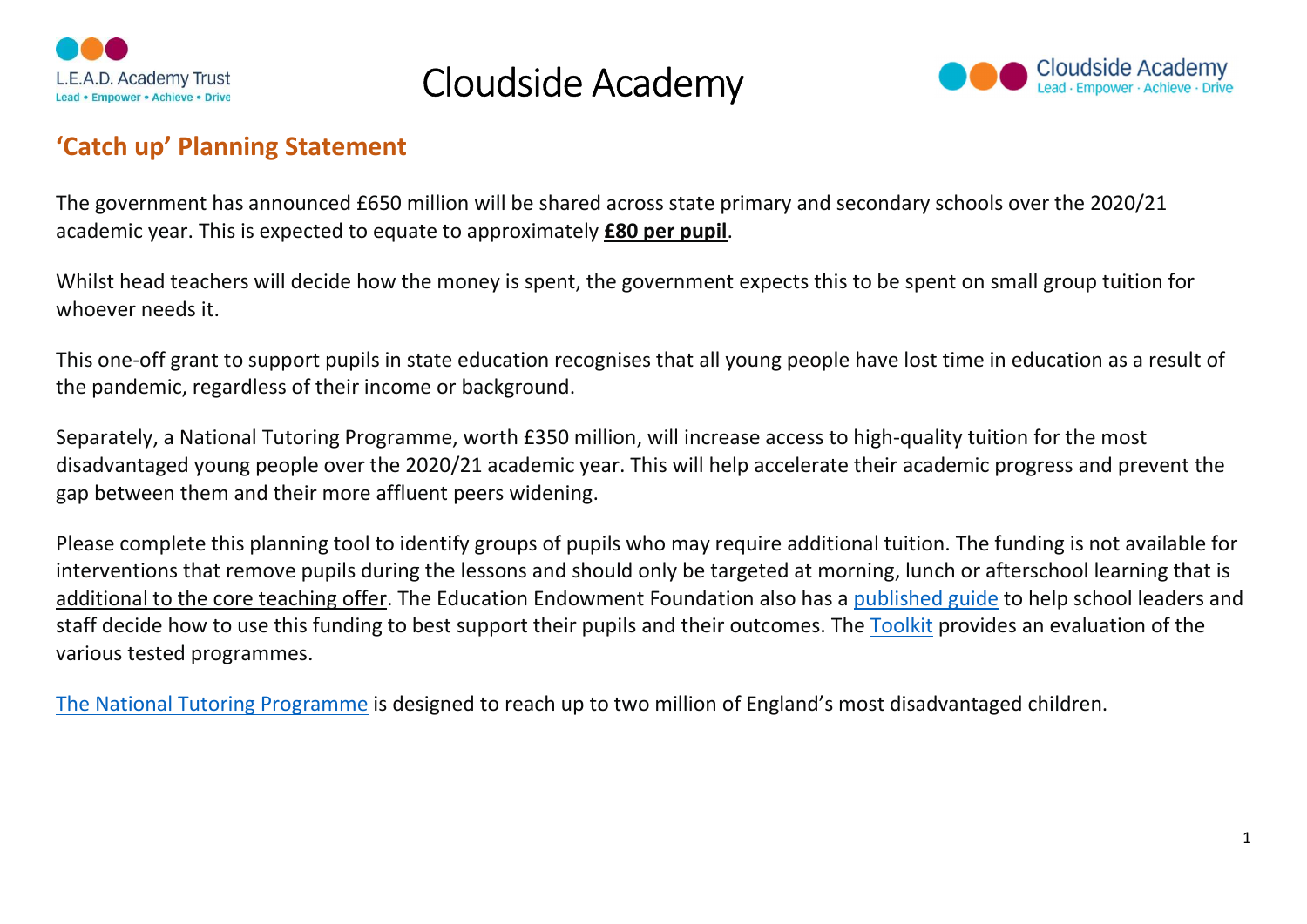



#### Strategy for 2020-21 Autumn Term Plan

| 1. Summary information 'Catch up' Grant |  |                              |         |                         |     |  |  |
|-----------------------------------------|--|------------------------------|---------|-------------------------|-----|--|--|
| . Academy                               |  | Cloudside Academy            |         |                         |     |  |  |
| <b>Academic Year</b>   2020-21          |  | <b>Total Catch up budget</b> | £20,800 | <b>Number of pupils</b> | 260 |  |  |

#### Initial evaluations and assessments of gaps/barriers for groups of pupils

| 2. Barriers to future good attainment                                                                                                                                                                          |
|----------------------------------------------------------------------------------------------------------------------------------------------------------------------------------------------------------------|
| Year 3 pupils new to Cloudside with very limited transition and no Y2 SATS data                                                                                                                                |
| Year 3 pupils TA results from feeder school significantly higher (50%) than baseline completed on entry to Cloudside for ARE across ALL subjects                                                               |
| Year 4 cohort significant population of SEND who did not effectively engage in learning during lockdown                                                                                                        |
| Year 4 cohort baseline 30% lower than their Year 3 data at AP4 – Spring 2 2020                                                                                                                                 |
| Year 5 cohort baseline 20% lower than their Year 4 data at AP4 – Spring 2 2020                                                                                                                                 |
| Year 6 cohort significant population of SEND who did not effectively engage in learning during lockdown                                                                                                        |
| Year 6 cohort baseline 30% lower than their Year 5 data at AP4 – Spring 2 2020                                                                                                                                 |
| A group of pupils in every year group are displaying significant emotional well-being behaviours and are not coping with learning habits and concentrating on<br>learning.                                     |
| GPVS baseline data indicates this is a whole school issue, with new initiatives started in Spring term not fully embedded and pupils not retaining prior learning                                              |
| Analysis of whole school baseline data for vulnerable groups indicate that Pupil Premium Girls are the group who are underachieving by biggest margin when<br>compared to comparable non- Pupil Premium cohort |
| Combined RWM across whole school significantly lower than data at AP4 Spring 2 2020                                                                                                                            |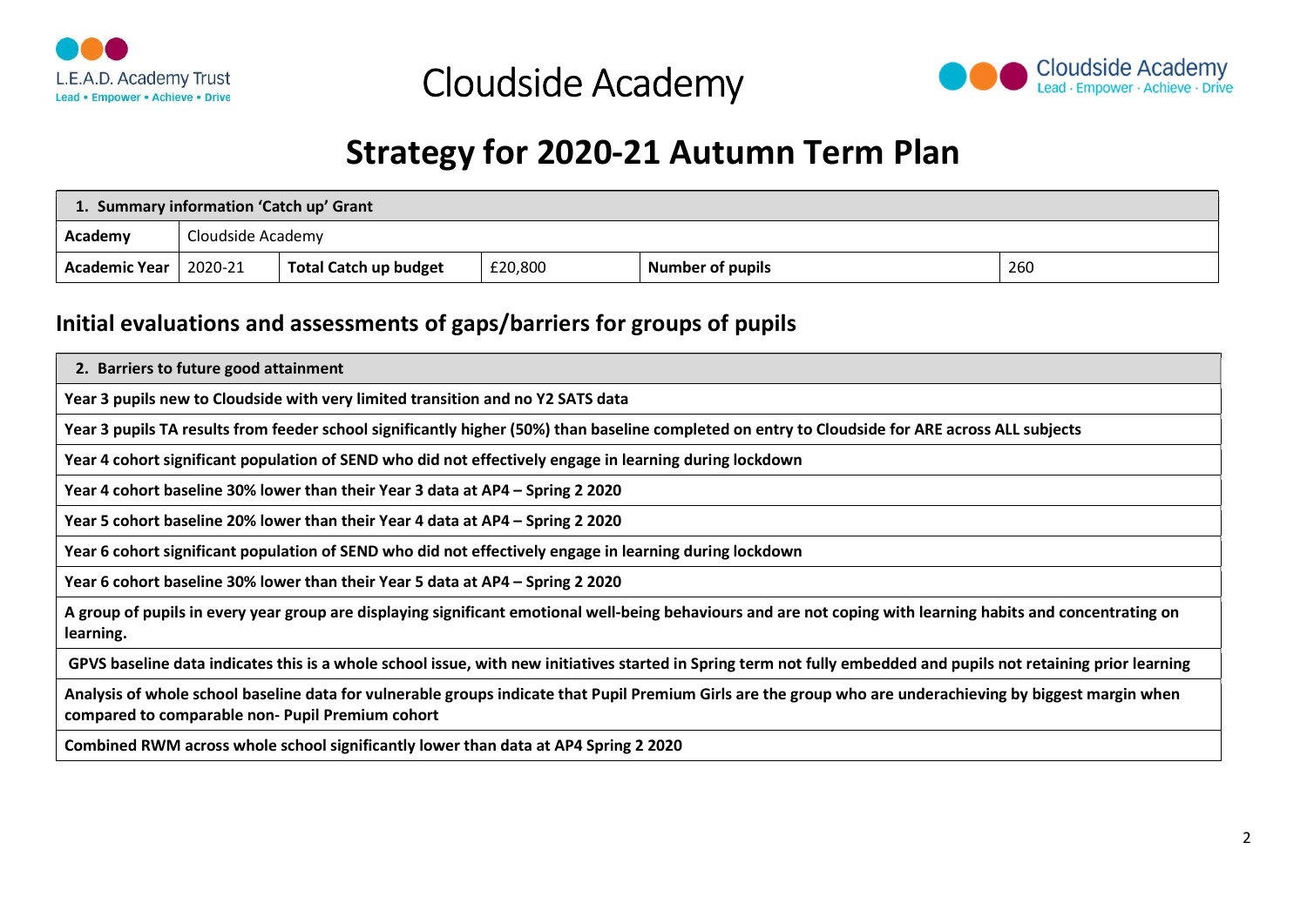



#### 3. Planning for Catch up interventions - Autumn Term 2020 ONLY

|        | What do we want to achieve?                                                                                                                                                                                                               | How?                                                                                                                                                  | What is the rationale for this chosen strategy?                                                                                                                                                                                                                                                                                                                                                       | How will it be<br>monitored     | Cost?                                     | Progress/Impact |
|--------|-------------------------------------------------------------------------------------------------------------------------------------------------------------------------------------------------------------------------------------------|-------------------------------------------------------------------------------------------------------------------------------------------------------|-------------------------------------------------------------------------------------------------------------------------------------------------------------------------------------------------------------------------------------------------------------------------------------------------------------------------------------------------------------------------------------------------------|---------------------------------|-------------------------------------------|-----------------|
| Year 3 | 82% of pupils are<br>operating below ARE<br>in Reading<br>comprehension.<br>Baseline tests indicate<br>that 50% are not<br>achieving at the given<br>TA from feeder school<br>Improved outcomes<br>for pupils to close gap<br>to National | $10 \times 1$ hour<br>sessions small<br>group<br>targeted<br>support after<br>school<br>delivered by 3<br>teachers for<br>groups of up<br>to 8 pupils | Research for the EEF shows that this type of<br>initiative of reading comprehension approaches,<br>delivers, on average, an additional six months'<br>progress. Successful reading comprehension<br>approaches allow activities to be carefully tailored<br>to pupils' reading capabilities, and involve activities<br>and texts that provide an effective, but not<br>overwhelming, challenge. (EEF) | <b>English Leaders</b><br>/ SLT | At £25 per hour<br>$30 \times £25 = £750$ |                 |
| Year 3 | 82% of pupils are<br>operating below ARE<br>in SPAG<br>comprehension.<br>Baseline tests indicate<br>that 50% are not<br>achieving at the given<br>TA from feeder school<br>Improved outcomes<br>for pupils to close gap<br>to National    | $10 \times \frac{1}{2}$ hour<br>after school<br>session<br>delivered by 2<br>teachers for<br>groups of up<br>20 pupils<br><b>Active English</b>       | Research for the EEF shows that this type of<br>initiative of reading comprehension approaches,<br>delivers, on average, an additional six months'<br>progress. Successful reading comprehension<br>approaches allow activities to be carefully tailored<br>to pupils' reading capabilities, and involve activities<br>and texts that provide an effective, but not<br>overwhelming, challenge. (EEF) |                                 | At £25 per hour<br>$10 \times £25 = £250$ |                 |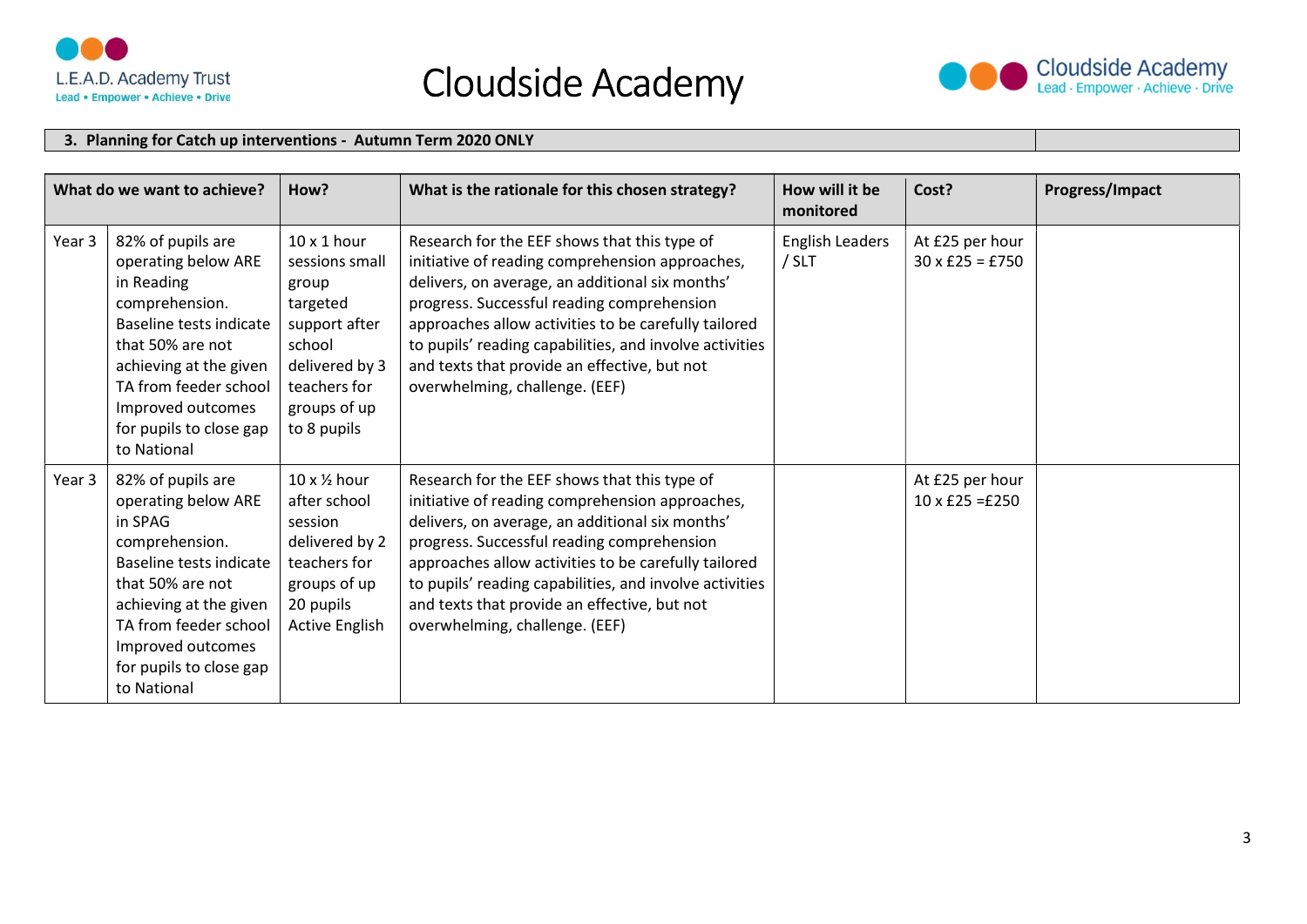



|        | What do we want to achieve?                                                                                                                                                                                                                         | How?                                                                                                                                                   | What is the rationale for this chosen strategy?                                                                                                                                                                                                                                                                                                                                                                                                                                                                                                                                                                                                             | How will it be<br>monitored  | Cost?                                     | Progress/Impact |
|--------|-----------------------------------------------------------------------------------------------------------------------------------------------------------------------------------------------------------------------------------------------------|--------------------------------------------------------------------------------------------------------------------------------------------------------|-------------------------------------------------------------------------------------------------------------------------------------------------------------------------------------------------------------------------------------------------------------------------------------------------------------------------------------------------------------------------------------------------------------------------------------------------------------------------------------------------------------------------------------------------------------------------------------------------------------------------------------------------------------|------------------------------|-------------------------------------------|-----------------|
| Year 3 | 82% of pupils are<br>operating below ARE<br>in Reading<br>comprehension.<br>Baseline tests indicate<br>that 50% are not<br>achieving at the given<br>TA from feeder school<br>Improved outcomes<br>for pupils to close gap<br>to National           | $10 \times \frac{1}{2}$ hour<br>after school<br>session<br>delivered by 2<br>teachers for<br>groups of up 4<br>pupils                                  | Research for the EEF shows that this type of<br>initiative of reading comprehension approaches,<br>delivers, on average, an additional six months'<br>progress. Successful reading comprehension<br>approaches allow activities to be carefully tailored<br>to pupils' reading capabilities, and involve activities<br>and texts that provide an effective, but not<br>overwhelming, challenge. (EEF)                                                                                                                                                                                                                                                       |                              | At £25 per hour<br>$10 \times £25 = £250$ |                 |
| Year 3 | 70% of pupils are<br>operating below ARE<br>in Maths.<br>Baseline indicate that<br>50% are not achieving<br>at the given TA from<br>feeder school<br>This needs to be<br>improved with better<br>outcomes for pupils<br>to close gap to<br>National | 10 x 1/2 hour<br>after school<br>session<br>delivered by 2<br>teachers for<br>groups of up 4<br>$p$ upils $-$<br>individualised<br>Mastery<br>learning | Research from EEF show from a number of meta-<br>analyses indicate that, on average, mastery<br>learning approaches are effective, leading to an<br>additional five months' progress.<br>Mastery learning appears to be a promising<br>strategy for narrowing the attainment gap. Low-<br>attaining pupils may gain one or two more months<br>of additional progress from this strategy than high-<br>attaining students. Mastery learning may also be<br>more effective when used as an occasional or<br>additional teaching strategy: programmes with<br>durations of less than 12 weeks have tended to<br>report a higher impact than longer programmes. | Maths Leader /<br><b>SLT</b> | At £25 per hour<br>$10 \times £25 = £250$ |                 |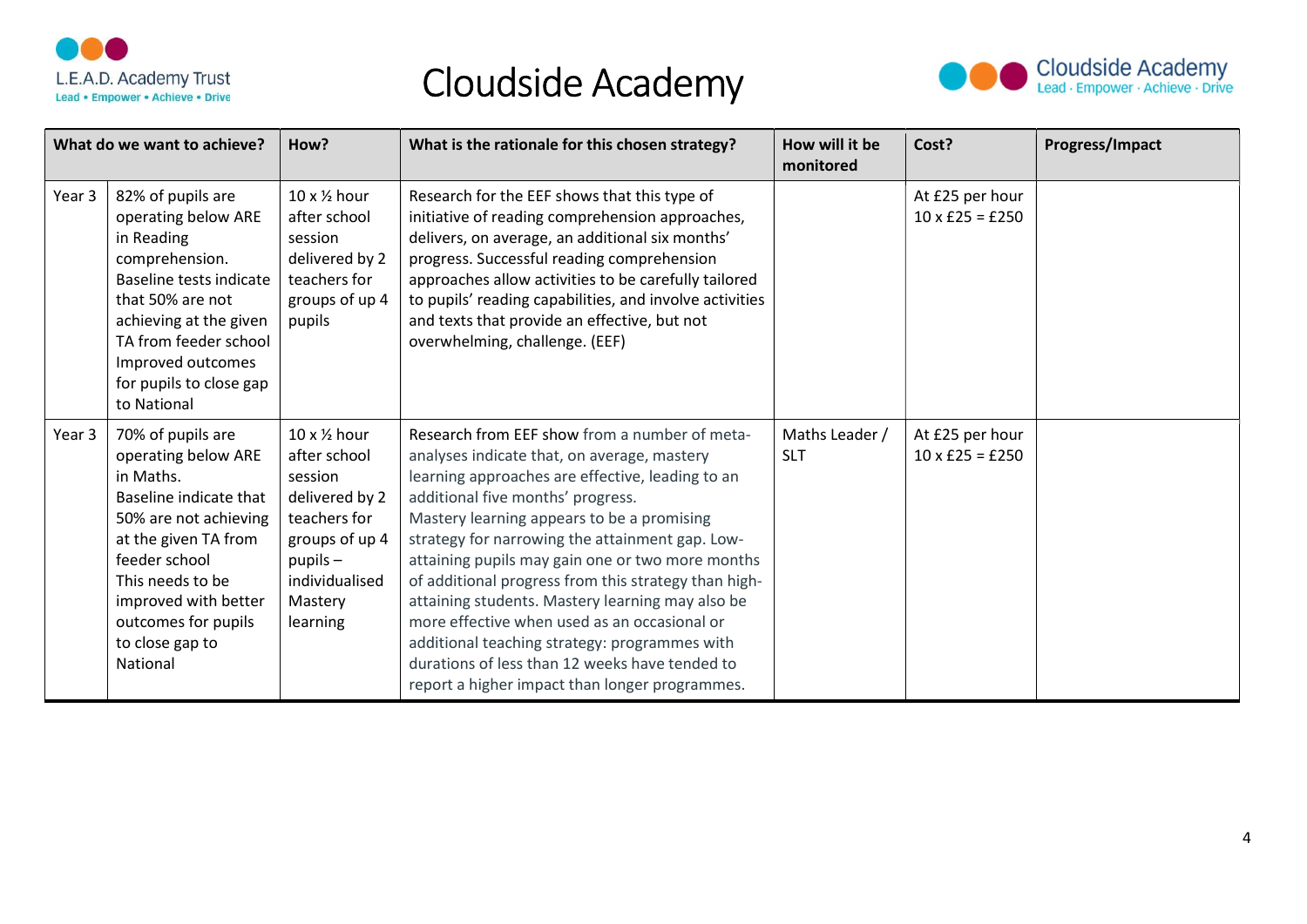



|        | What do we want to achieve?                                                                                                                                                                                             | How?                                                                                                                                                  | What is the rationale for this chosen strategy?                                                                                                                                                                                                                                                                                                                                                                                                                                                                                                                                                                                                             | How will it be<br>monitored     | Cost?                                     | Progress/Impact |
|--------|-------------------------------------------------------------------------------------------------------------------------------------------------------------------------------------------------------------------------|-------------------------------------------------------------------------------------------------------------------------------------------------------|-------------------------------------------------------------------------------------------------------------------------------------------------------------------------------------------------------------------------------------------------------------------------------------------------------------------------------------------------------------------------------------------------------------------------------------------------------------------------------------------------------------------------------------------------------------------------------------------------------------------------------------------------------------|---------------------------------|-------------------------------------------|-----------------|
| Year 3 | 70% of pupils are<br>operating below ARE<br>in Maths.<br>Baseline indicate that<br>50% are not achieving<br>at the given TA from<br>feeder school<br>Improved outcomes<br>for pupils to close gap<br>to National        | 10 x 1/2 hour<br>after school<br>session<br>delivered by 2<br>teachers for<br>groups of up<br>$20$ pupils $-$<br>Mastery<br>learning                  | Research from EEF show from a number of meta-<br>analyses indicate that, on average, mastery<br>learning approaches are effective, leading to an<br>additional five months' progress.<br>Mastery learning appears to be a promising<br>strategy for narrowing the attainment gap. Low-<br>attaining pupils may gain one or two more months<br>of additional progress from this strategy than high-<br>attaining students. Mastery learning may also be<br>more effective when used as an occasional or<br>additional teaching strategy: programmes with<br>durations of less than 12 weeks have tended to<br>report a higher impact than longer programmes. | Maths Leader /<br><b>SLT</b>    | At £25 per hour<br>$10 \times £25 = £250$ |                 |
| Year 4 | 62% of pupils are<br>operating below ARE<br>in Reading.<br>Baseline indicate that<br>30% are not achieving<br>at the given TA from<br>last academic year<br>Improved outcomes<br>for pupils to close gap<br>to National | $10 \times 1$ hour<br>sessions small<br>group<br>targeted<br>support after<br>school<br>delivered by 3<br>teachers for<br>groups of up<br>to 8 pupils | Research for the EEF shows that this type of<br>initiative of reading comprehension approaches,<br>delivers, on average, an additional six months'<br>progress. Successful reading comprehension<br>approaches allow activities to be carefully tailored<br>to pupils' reading capabilities, and involve activities<br>and texts that provide an effective, but not<br>overwhelming, challenge. (EEF)                                                                                                                                                                                                                                                       | <b>English Leaders</b><br>/ SLT | At £25 per hour<br>$30 \times £25 = £750$ |                 |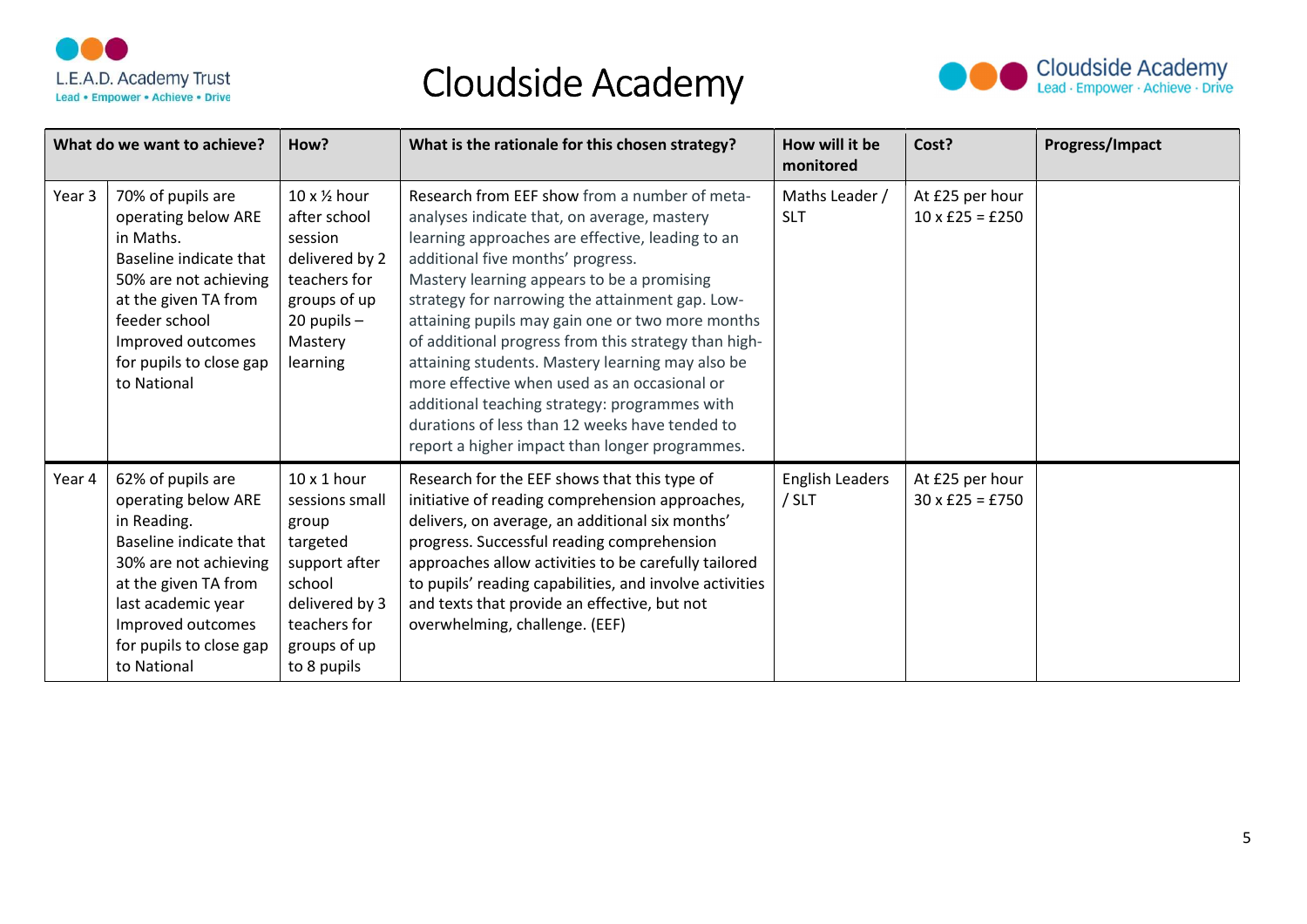



|        | What do we want to achieve?                                                                                                                                                                                             | How?                                                                                                                             | What is the rationale for this chosen strategy?                                                                                                                                                                                                                                                                                                                                                                                                                                                                                                         | How will it be<br>monitored     | Cost?                                     | Progress/Impact |
|--------|-------------------------------------------------------------------------------------------------------------------------------------------------------------------------------------------------------------------------|----------------------------------------------------------------------------------------------------------------------------------|---------------------------------------------------------------------------------------------------------------------------------------------------------------------------------------------------------------------------------------------------------------------------------------------------------------------------------------------------------------------------------------------------------------------------------------------------------------------------------------------------------------------------------------------------------|---------------------------------|-------------------------------------------|-----------------|
| Year 4 | 69% of pupils are<br>operating below ARE in<br>SPAG.<br>Baseline indicate that<br>30% are not achieving at<br>the given TA from last<br>academic year<br>Improved outcomes for<br>pupils to close gap to<br>National    | 10 x 1/2 hour<br>after school<br>session<br>delivered by 2<br>teachers for<br>groups of up<br>20 pupils<br><b>Active English</b> | Research for the EEF shows that this type of<br>initiative of reading comprehension approaches,<br>delivers, on average, an additional six months'<br>progress. Successful reading comprehension<br>approaches allow activities to be carefully tailored<br>to pupils' reading capabilities, and involve activities<br>and texts that provide an effective, but not<br>overwhelming, challenge. (EEF)                                                                                                                                                   | <b>English Leaders</b><br>/ SLT | At £25 per hour<br>$10 \times £25 = £250$ |                 |
| Year 4 | 62% of pupils are<br>operating below ARE in<br>Reading.<br>Baseline indicate that<br>30% are not achieving at<br>the given TA from last<br>academic year<br>Improved outcomes for<br>pupils to close gap to<br>National | 10 x 1/2 hour<br>after school<br>session<br>delivered by 2<br>teachers for<br>groups of up 4<br>pupils                           | Research for the EEF shows that this type of<br>initiative of reading comprehension approaches,<br>delivers, on average, an additional six months'<br>progress. Successful reading comprehension<br>approaches allow activities to be carefully tailored<br>to pupils' reading capabilities, and involve activities<br>and texts that provide an effective, but not<br>overwhelming, challenge. (EEF)                                                                                                                                                   | <b>English Leaders</b><br>/ SLT | At £25 per hour<br>$10 \times £25 = £250$ |                 |
| Year 4 | 63% of pupils are<br>operating below ARE in<br>Maths.<br>Baseline indicate that<br>30% are not achieving at<br>the given TA from last<br>academic year<br>Improved outcomes for<br>pupils to close gap to<br>National   | 10 x 1/2 hour<br>after school<br>session<br>delivered by 2<br>teachers for<br>groups of up<br>20 pupils -<br>Mastery<br>learning | Research from EEF show from a number of meta-<br>analyses indicate that, on average, mastery<br>learning approaches are effective, leading to an<br>additional five months' progress.<br>Mastery learning appears to be a promising<br>strategy for narrowing the attainment gap. Low-<br>attaining pupils may gain one or two more months<br>of additional progress from this strategy than high-<br>attaining students. Mastery learning may also be<br>more effective when used as an occasional or<br>additional teaching strategy: programmes with | Maths Leader /<br><b>SLT</b>    | At £25 per hour<br>$10 \times £25 = £250$ |                 |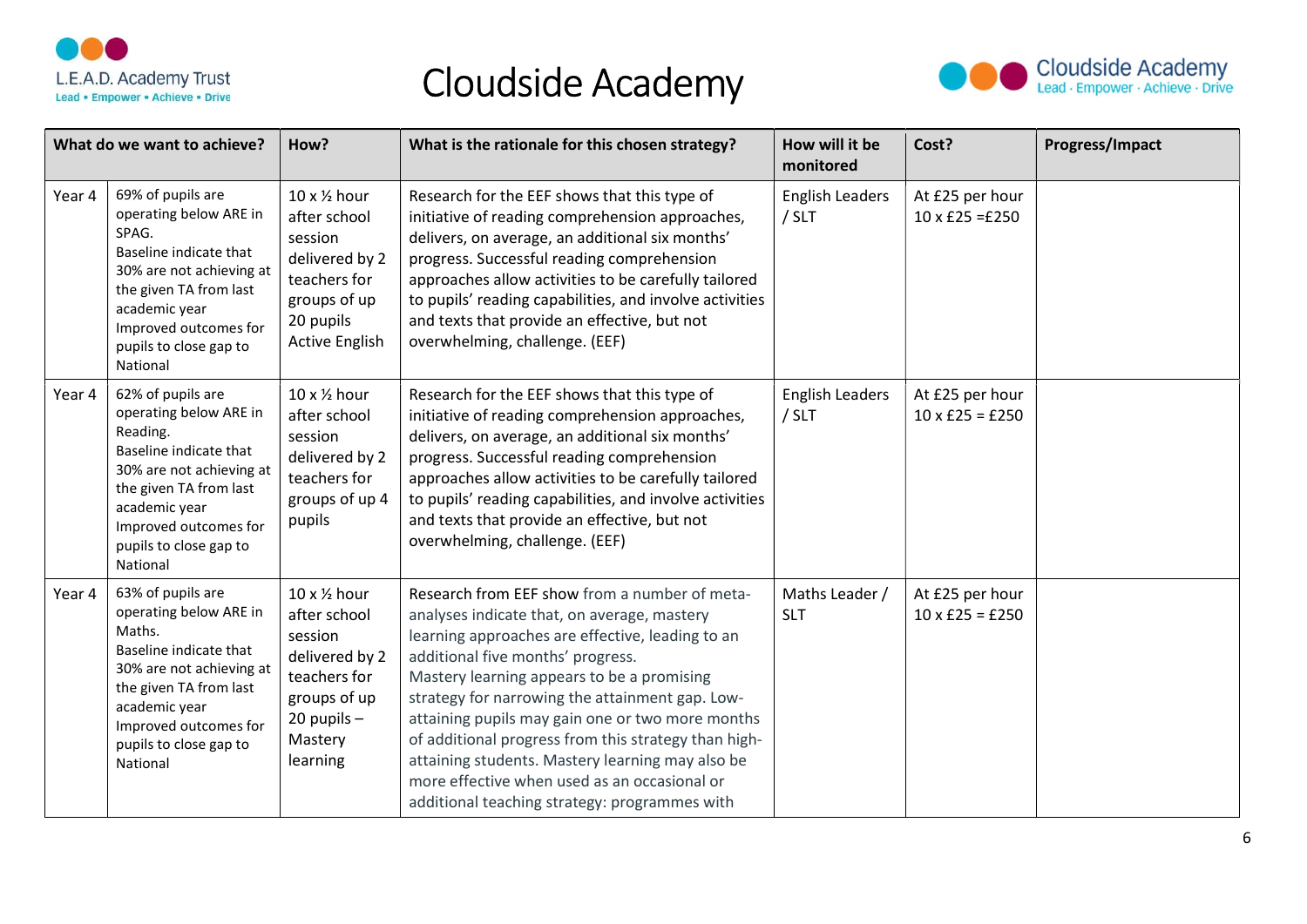



|        | What do we want to achieve?                                                                                                                                                                                             | How?                                                                                                                                                                  | What is the rationale for this chosen strategy?                                                                                                                                                                                                                                                                                                                                                                                                                                                                                                                                                                                                             | How will it be<br>monitored       | Cost?                                     | Progress/Impact |
|--------|-------------------------------------------------------------------------------------------------------------------------------------------------------------------------------------------------------------------------|-----------------------------------------------------------------------------------------------------------------------------------------------------------------------|-------------------------------------------------------------------------------------------------------------------------------------------------------------------------------------------------------------------------------------------------------------------------------------------------------------------------------------------------------------------------------------------------------------------------------------------------------------------------------------------------------------------------------------------------------------------------------------------------------------------------------------------------------------|-----------------------------------|-------------------------------------------|-----------------|
|        |                                                                                                                                                                                                                         |                                                                                                                                                                       | durations of less than 12 weeks have tended to<br>report a higher impact than longer programmes.                                                                                                                                                                                                                                                                                                                                                                                                                                                                                                                                                            |                                   |                                           |                 |
| Year 4 | 63% of pupils are<br>operating below ARE in<br>Maths.<br>Baseline indicate that<br>30% are not achieving at<br>the given TA from last<br>academic year<br>Improved outcomes for<br>pupils to close gap to<br>National   | $10 \times \frac{1}{2}$ hour<br>after school<br>session<br>delivered by 2<br>teachers for<br>groups of up 8<br>$p$ upils $-$<br>individualised<br>Mastery<br>learning | Research from EEF show from a number of meta-<br>analyses indicate that, on average, mastery<br>learning approaches are effective, leading to an<br>additional five months' progress.<br>Mastery learning appears to be a promising<br>strategy for narrowing the attainment gap. Low-<br>attaining pupils may gain one or two more months<br>of additional progress from this strategy than high-<br>attaining students. Mastery learning may also be<br>more effective when used as an occasional or<br>additional teaching strategy: programmes with<br>durations of less than 12 weeks have tended to<br>report a higher impact than longer programmes. | Maths Leader /<br><b>SLT</b>      | At £25 per hour<br>$10 \times £25 = £250$ |                 |
| Year 5 | 47% of pupils are<br>operating below ARE in<br>Reading.<br>Baseline indicate that<br>20% are not achieving at<br>the given TA from last<br>academic year<br>Improved outcomes for<br>pupils to close gap to<br>National | $10 \times 1$ hour<br>sessions small<br>group<br>targeted<br>support after<br>school<br>delivered by 3<br>teachers for<br>groups of up<br>to 8 pupils                 | Research for the EEF shows that this type of<br>initiative of reading comprehension approaches,<br>delivers, on average, an additional six months'<br>progress. Successful reading comprehension<br>approaches allow activities to be carefully tailored<br>to pupils' reading capabilities, and involve activities<br>and texts that provide an effective, but not<br>overwhelming, challenge. (EEF)                                                                                                                                                                                                                                                       | <b>English Leaders</b><br>$/$ SLT | At £25 per hour<br>$30 \times £25 = £750$ |                 |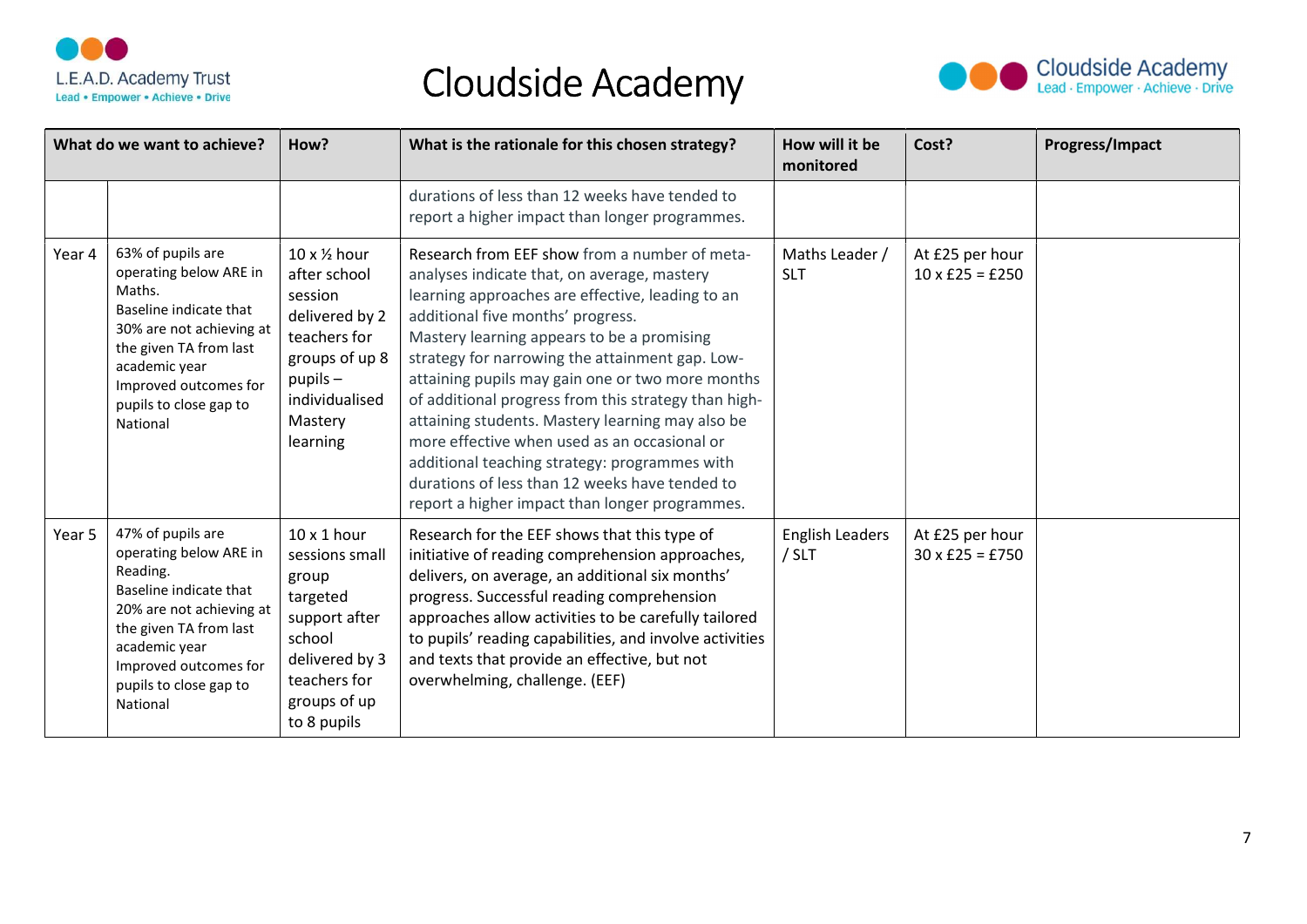



|        | What do we want to achieve?                                                                                                                                                                                             | How?                                                                                                                             | What is the rationale for this chosen strategy?                                                                                                                                                                                                                                                                                                                                                                                                                                                                                                         | How will it be<br>monitored     | Cost?                                     | Progress/Impact |
|--------|-------------------------------------------------------------------------------------------------------------------------------------------------------------------------------------------------------------------------|----------------------------------------------------------------------------------------------------------------------------------|---------------------------------------------------------------------------------------------------------------------------------------------------------------------------------------------------------------------------------------------------------------------------------------------------------------------------------------------------------------------------------------------------------------------------------------------------------------------------------------------------------------------------------------------------------|---------------------------------|-------------------------------------------|-----------------|
| Year 5 | 62% of pupils are<br>operating below ARE in<br>SPAG.<br>Baseline indicate that<br>30% are not achieving at<br>the given TA from last<br>academic year<br>Improved outcomes for<br>pupils to close gap to<br>National    | 10 x 1/2 hour<br>after school<br>session<br>delivered by 2<br>teachers for<br>groups of up<br>20 pupils<br><b>Active English</b> | Research for the EEF shows that this type of<br>initiative of reading comprehension approaches,<br>delivers, on average, an additional six months'<br>progress. Successful reading comprehension<br>approaches allow activities to be carefully tailored<br>to pupils' reading capabilities, and involve activities<br>and texts that provide an effective, but not<br>overwhelming, challenge. (EEF)                                                                                                                                                   | <b>English Leaders</b><br>/ SLT | At £25 per hour<br>$10 \times £25 = £250$ |                 |
| Year 5 | 47% of pupils are<br>operating below ARE in<br>Reading.<br>Baseline indicate that<br>20% are not achieving at<br>the given TA from last<br>academic year<br>Improved outcomes for<br>pupils to close gap to<br>National | 10 x 1/2 hour<br>after school<br>session<br>delivered by 2<br>teachers for<br>groups of up 4<br>pupils                           | Research for the EEF shows that this type of<br>initiative of reading comprehension approaches,<br>delivers, on average, an additional six months'<br>progress. Successful reading comprehension<br>approaches allow activities to be carefully tailored<br>to pupils' reading capabilities, and involve activities<br>and texts that provide an effective, but not<br>overwhelming, challenge. (EEF)                                                                                                                                                   | <b>English Leaders</b><br>/ SLT | At £25 per hour<br>$10 \times £25 = £250$ |                 |
| Year 5 | 51% of pupils are<br>operating below ARE in<br>Maths.<br>Baseline indicate that<br>20% are not achieving at<br>the given TA from last<br>academic year<br>Improved outcomes for<br>pupils to close gap to<br>National   | 10 x 1/2 hour<br>after school<br>session<br>delivered by 2<br>teachers for<br>groups of up<br>20 pupils -<br>Mastery<br>learning | Research from EEF show from a number of meta-<br>analyses indicate that, on average, mastery<br>learning approaches are effective, leading to an<br>additional five months' progress.<br>Mastery learning appears to be a promising<br>strategy for narrowing the attainment gap. Low-<br>attaining pupils may gain one or two more months<br>of additional progress from this strategy than high-<br>attaining students. Mastery learning may also be<br>more effective when used as an occasional or<br>additional teaching strategy: programmes with | Maths Leader /<br><b>SLT</b>    | At £25 per hour<br>$10 \times £25 = £250$ |                 |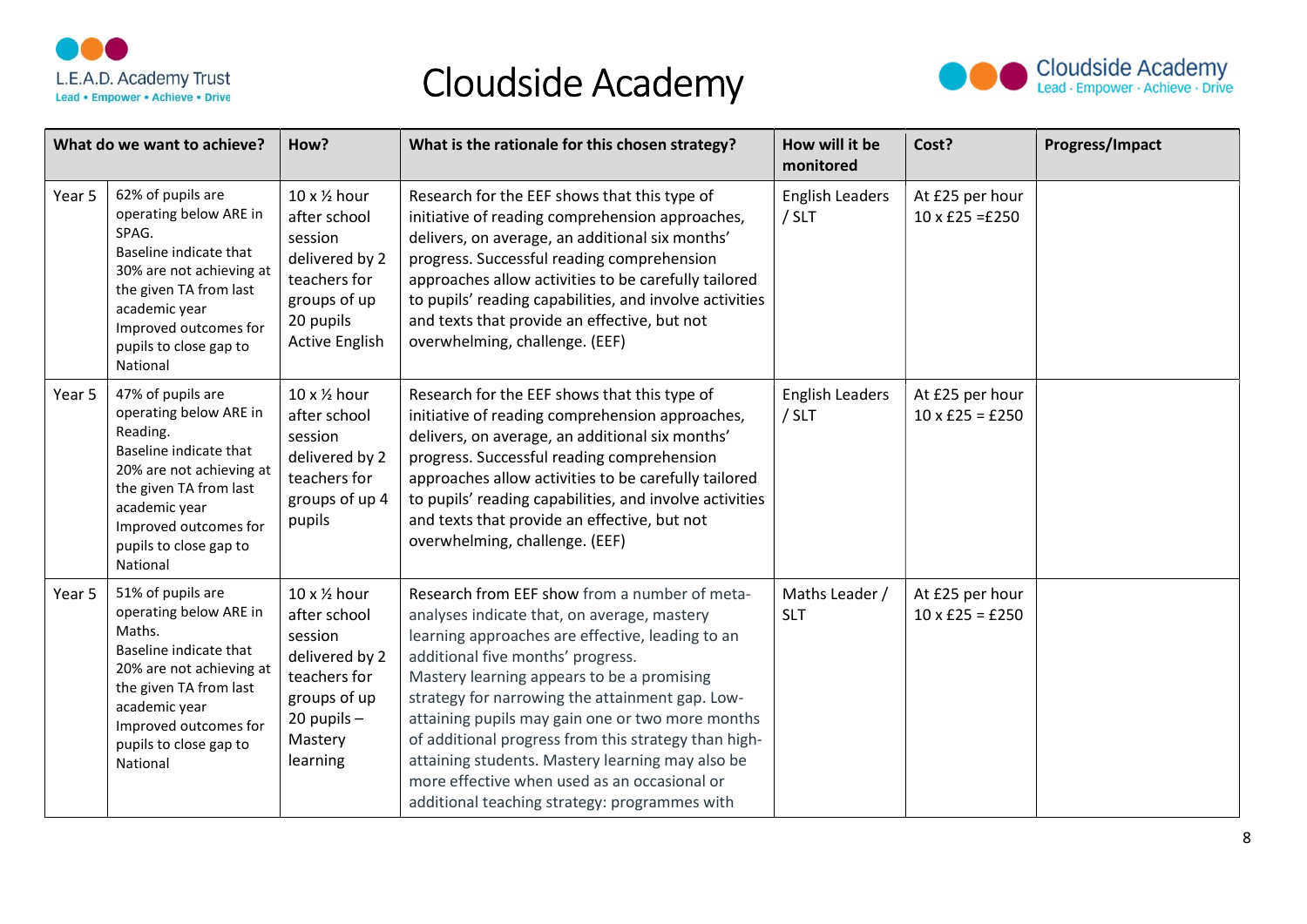



|        | What do we want to achieve?                                                                                                                                                                                             | How?                                                                                                                                                   | What is the rationale for this chosen strategy?                                                                                                                                                                                                                                                                                                                                                                                                                                                                                                                                                                                                             | How will it be<br>monitored       | Cost?                                     | Progress/Impact |
|--------|-------------------------------------------------------------------------------------------------------------------------------------------------------------------------------------------------------------------------|--------------------------------------------------------------------------------------------------------------------------------------------------------|-------------------------------------------------------------------------------------------------------------------------------------------------------------------------------------------------------------------------------------------------------------------------------------------------------------------------------------------------------------------------------------------------------------------------------------------------------------------------------------------------------------------------------------------------------------------------------------------------------------------------------------------------------------|-----------------------------------|-------------------------------------------|-----------------|
|        |                                                                                                                                                                                                                         |                                                                                                                                                        | durations of less than 12 weeks have tended to<br>report a higher impact than longer programmes.                                                                                                                                                                                                                                                                                                                                                                                                                                                                                                                                                            |                                   |                                           |                 |
| Year 5 | 51% of pupils are<br>operating below ARE in<br>Maths.<br>Baseline indicate that<br>20% are not achieving at<br>the given TA from last<br>academic year<br>Improved outcomes for<br>pupils to close gap to<br>National   | 10 x 1/2 hour<br>after school<br>session<br>delivered by 2<br>teachers for<br>groups of up 8<br>$p$ upils $-$<br>individualised<br>Mastery<br>learning | Research from EEF show from a number of meta-<br>analyses indicate that, on average, mastery<br>learning approaches are effective, leading to an<br>additional five months' progress.<br>Mastery learning appears to be a promising<br>strategy for narrowing the attainment gap. Low-<br>attaining pupils may gain one or two more months<br>of additional progress from this strategy than high-<br>attaining students. Mastery learning may also be<br>more effective when used as an occasional or<br>additional teaching strategy: programmes with<br>durations of less than 12 weeks have tended to<br>report a higher impact than longer programmes. | Maths Leader /<br><b>SLT</b>      | At £25 per hour<br>$10 \times £25 = £250$ |                 |
| Year 6 | 49% of pupils are<br>operating below ARE in<br>Reading.<br>Baseline indicate that<br>20% are not achieving at<br>the given TA from last<br>academic year<br>Improved outcomes for<br>pupils to close gap to<br>National | $10 \times 1$ hour<br>sessions small<br>group<br>targeted<br>support after<br>school<br>delivered by 3<br>teachers for<br>groups of up<br>to 8 pupils  | Research for the EEF shows that this type of<br>initiative of reading comprehension approaches,<br>delivers, on average, an additional six months'<br>progress. Successful reading comprehension<br>approaches allow activities to be carefully tailored<br>to pupils' reading capabilities, and involve activities<br>and texts that provide an effective, but not<br>overwhelming, challenge. (EEF)                                                                                                                                                                                                                                                       | <b>English Leaders</b><br>$/$ SLT | At £25 per hour<br>$30 \times £25 = £750$ |                 |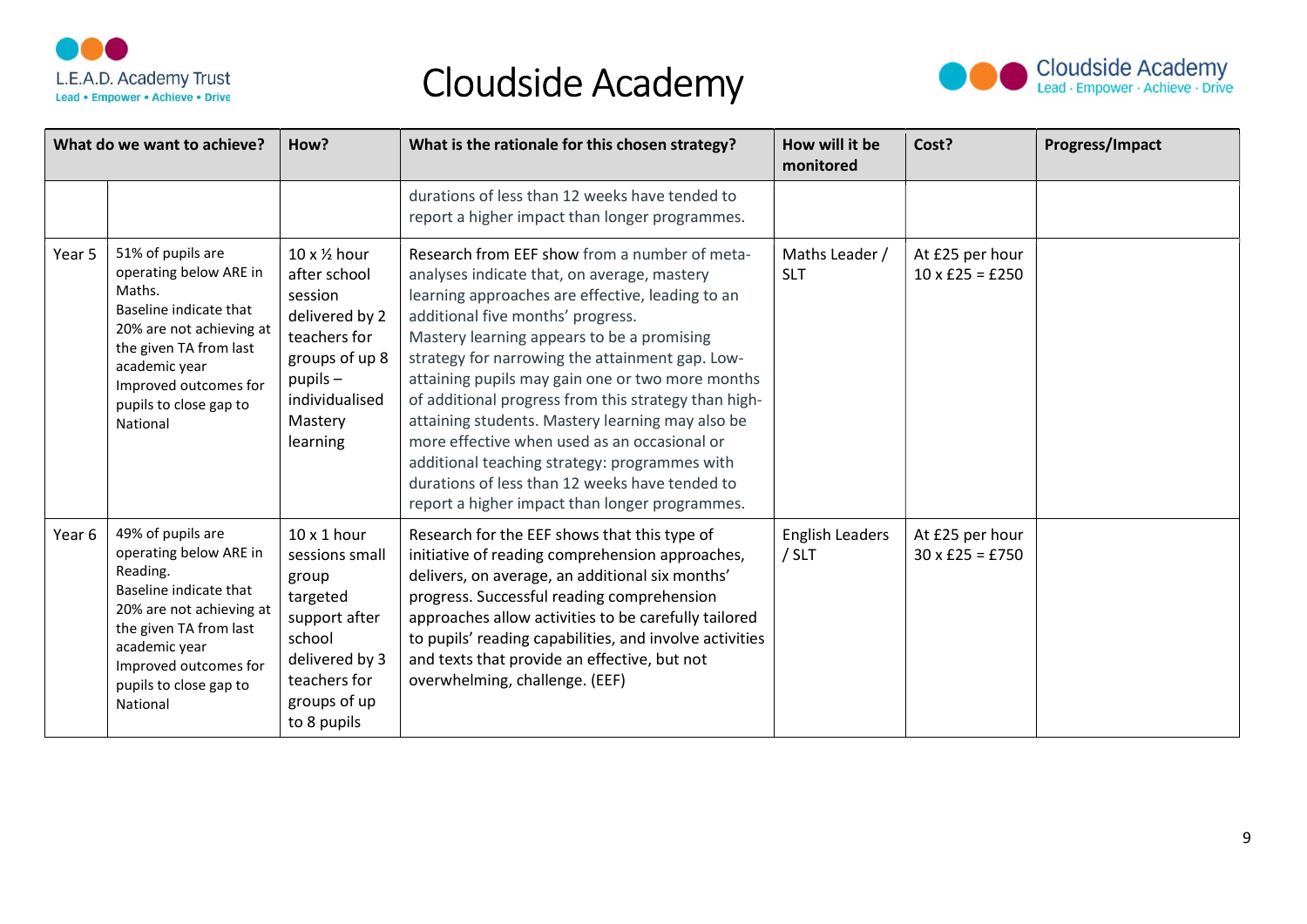



|        | What do we want to achieve?                                                                                                                                                                                             | How?                                                                                                                             | What is the rationale for this chosen strategy?                                                                                                                                                                                                                                                                                                                                                                                                                                                                                                         | How will it be<br>monitored     | Cost?                                     | Progress/Impact |
|--------|-------------------------------------------------------------------------------------------------------------------------------------------------------------------------------------------------------------------------|----------------------------------------------------------------------------------------------------------------------------------|---------------------------------------------------------------------------------------------------------------------------------------------------------------------------------------------------------------------------------------------------------------------------------------------------------------------------------------------------------------------------------------------------------------------------------------------------------------------------------------------------------------------------------------------------------|---------------------------------|-------------------------------------------|-----------------|
| Year 6 | 70% of pupils are<br>operating below ARE in<br>SPAG.<br>Baseline indicate that<br>50% are not achieving at<br>the given TA from last<br>academic year<br>Improved outcomes for<br>pupils to close gap to<br>National    | 10 x 1/2 hour<br>after school<br>session<br>delivered by 2<br>teachers for<br>groups of up<br>20 pupils<br><b>Active English</b> | Research for the EEF shows that this type of<br>initiative of reading comprehension approaches,<br>delivers, on average, an additional six months'<br>progress. Successful reading comprehension<br>approaches allow activities to be carefully tailored<br>to pupils' reading capabilities, and involve activities<br>and texts that provide an effective, but not<br>overwhelming, challenge. (EEF)                                                                                                                                                   | <b>English Leaders</b><br>/ SLT | At £25 per hour<br>$10 \times £25 = £250$ |                 |
| Year 6 | 51% of pupils are<br>operating below ARE in<br>Reading.<br>Baseline indicate that<br>20% are not achieving at<br>the given TA from last<br>academic year<br>Improved outcomes for<br>pupils to close gap to<br>National | 10 x 1/2 hour<br>after school<br>session<br>delivered by 2<br>teachers for<br>groups of up 4<br>pupils                           | Research for the EEF shows that this type of<br>initiative of reading comprehension approaches,<br>delivers, on average, an additional six months'<br>progress. Successful reading comprehension<br>approaches allow activities to be carefully tailored<br>to pupils' reading capabilities, and involve activities<br>and texts that provide an effective, but not<br>overwhelming, challenge. (EEF)                                                                                                                                                   | <b>English Leaders</b><br>/ SLT | At £25 per hour<br>$10 \times £25 = £250$ |                 |
| Year 6 | 49% of pupils are<br>operating below ARE in<br>Maths.<br>Baseline indicate that<br>30% are not achieving at<br>the given TA from last<br>academic year<br>Improved outcomes for<br>pupils to close gap to<br>National   | 10 x 1/2 hour<br>after school<br>session<br>delivered by 2<br>teachers for<br>groups of up<br>20 pupils -<br>Mastery<br>learning | Research from EEF show from a number of meta-<br>analyses indicate that, on average, mastery<br>learning approaches are effective, leading to an<br>additional five months' progress.<br>Mastery learning appears to be a promising<br>strategy for narrowing the attainment gap. Low-<br>attaining pupils may gain one or two more months<br>of additional progress from this strategy than high-<br>attaining students. Mastery learning may also be<br>more effective when used as an occasional or<br>additional teaching strategy: programmes with | Maths Leader /<br><b>SLT</b>    | At £25 per hour<br>$10 \times £25 = £250$ |                 |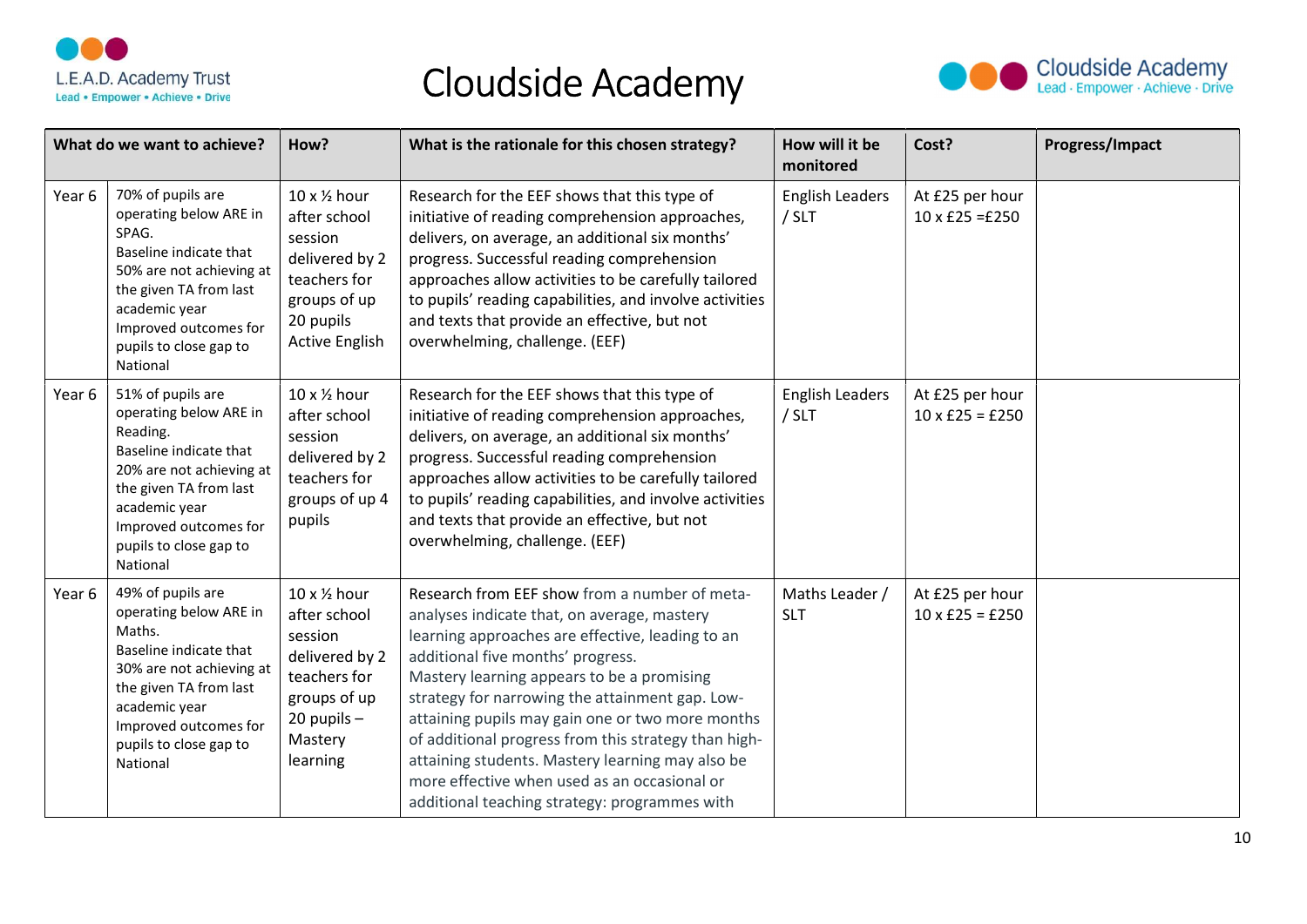



|                 | What do we want to achieve?                                                                                                                                                                                                                                                    | How?                                                                                                                                                   | What is the rationale for this chosen strategy?                                                                                                                                                                                                                                                                                                                                                                                                                                                                                                                                                                                                             | How will it be<br>monitored                                                                                                                              | Cost?                                     | Progress/Impact |
|-----------------|--------------------------------------------------------------------------------------------------------------------------------------------------------------------------------------------------------------------------------------------------------------------------------|--------------------------------------------------------------------------------------------------------------------------------------------------------|-------------------------------------------------------------------------------------------------------------------------------------------------------------------------------------------------------------------------------------------------------------------------------------------------------------------------------------------------------------------------------------------------------------------------------------------------------------------------------------------------------------------------------------------------------------------------------------------------------------------------------------------------------------|----------------------------------------------------------------------------------------------------------------------------------------------------------|-------------------------------------------|-----------------|
|                 |                                                                                                                                                                                                                                                                                |                                                                                                                                                        | durations of less than 12 weeks have tended to<br>report a higher impact than longer programmes.                                                                                                                                                                                                                                                                                                                                                                                                                                                                                                                                                            |                                                                                                                                                          |                                           |                 |
| Year 6          | 49% of pupils are<br>operating below ARE in<br>Maths.<br>Baseline indicate that<br>30% are not achieving at<br>the given TA from last<br>academic year<br>Improved outcomes for<br>pupils to close gap to<br>National                                                          | 10 x 1/2 hour<br>after school<br>session<br>delivered by 2<br>teachers for<br>groups of up 8<br>$p$ upils $-$<br>individualised<br>Mastery<br>learning | Research from EEF show from a number of meta-<br>analyses indicate that, on average, mastery<br>learning approaches are effective, leading to an<br>additional five months' progress.<br>Mastery learning appears to be a promising<br>strategy for narrowing the attainment gap. Low-<br>attaining pupils may gain one or two more months<br>of additional progress from this strategy than high-<br>attaining students. Mastery learning may also be<br>more effective when used as an occasional or<br>additional teaching strategy: programmes with<br>durations of less than 12 weeks have tended to<br>report a higher impact than longer programmes. | Maths Leader /<br><b>SLT</b>                                                                                                                             | At £25 per hour<br>$10 \times £25 = £250$ |                 |
| Whole<br>School | Up to 40 children<br>(15%) of pupils have<br>presented as facing<br>emotional trauma,<br>mental health issues<br>and other challenging<br>circumstances as a<br>result of the<br>pandemic, impacting<br>on learning.<br>Improved mental<br>well-being for<br>identified pupils | 1 day per<br>week of<br>Couselling<br>Service for<br>identified<br>pupils<br>displaying<br>anxieties<br>Nurture<br>Provision                           | Increase pupils' social skills, confidence and<br>learning potential in order to impact on pupil<br>achievement.<br>Research from EEF shows that Social and<br>Emotional Learning through an intervention such<br>as counselling or Nurture will on average, have an<br>identifiable and valuable impact on attitudes to<br>learning and social relationships in school. They<br>also have an average overall impact of four<br>months' additional progress on attainment.                                                                                                                                                                                  | Pupil emotional<br>self-<br>assessments<br>Attendance<br>data reported<br>to SLT<br><b>Family Support</b><br>worker /<br>Inclusion<br>manager<br>reports | £1,500                                    |                 |